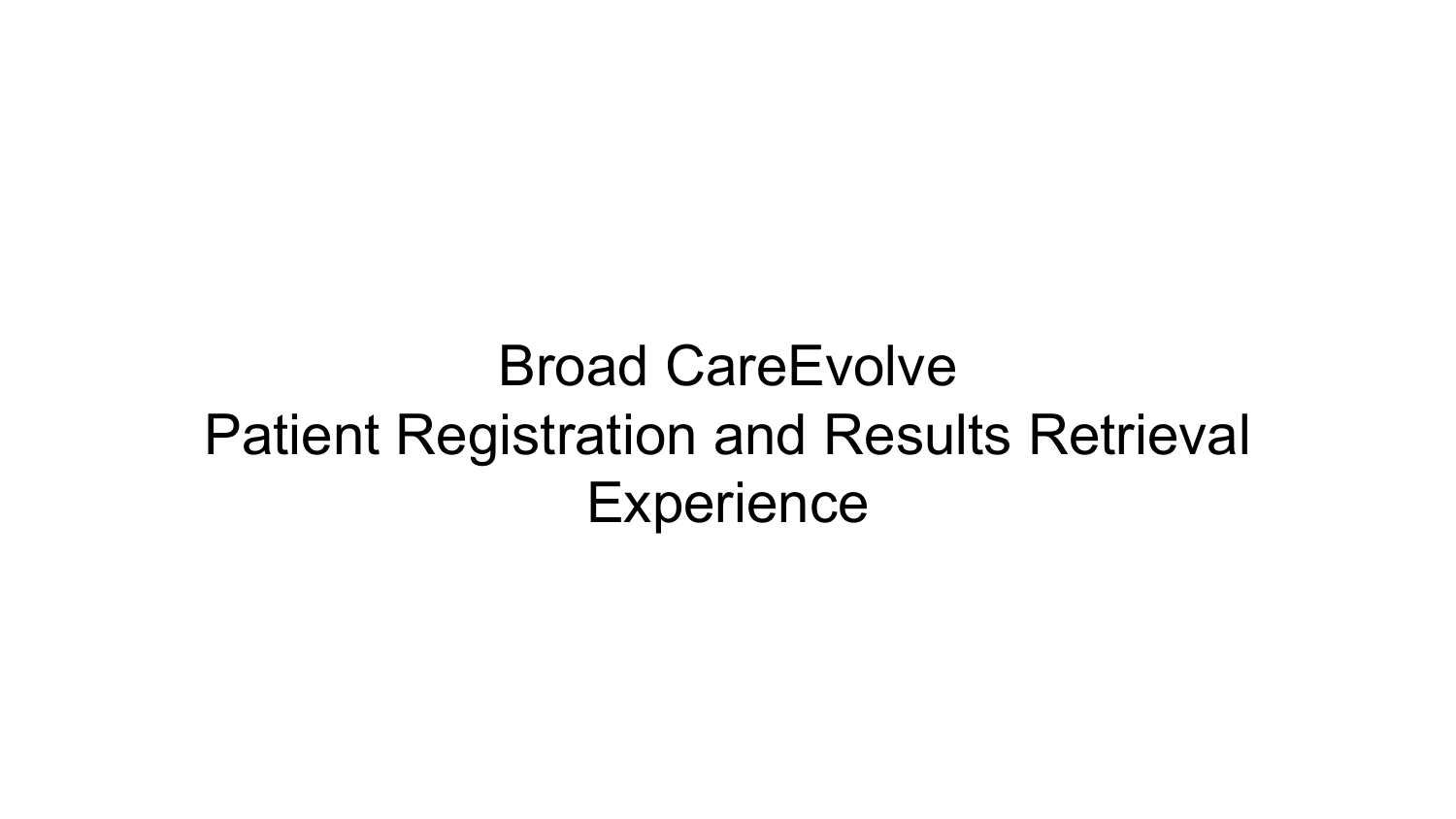1. A patient's interaction with CareEvolve starts with an email prompting them to register for access.

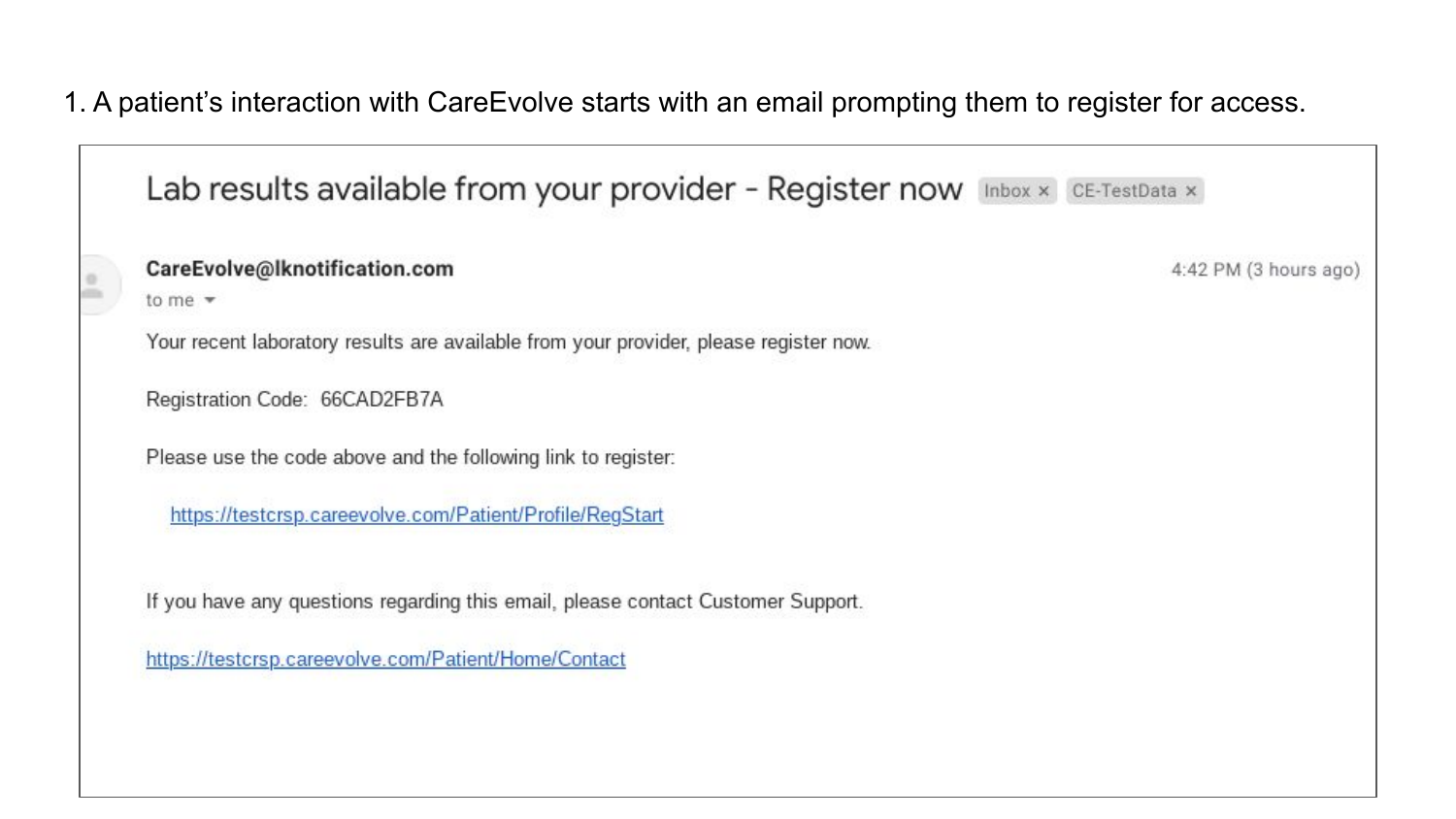2. Clicking on the link in the email brings them to their first CareEvolve page, where they are required to enter the email address they provided at check-in and the code from the email.

|                                                                                                                                   | <b>CLINICAL RESEARCH</b><br><b>SEQUENCING PLATFORM</b>                                                                                                                                                                   |                                               |       |         | ENG   ESP |
|-----------------------------------------------------------------------------------------------------------------------------------|--------------------------------------------------------------------------------------------------------------------------------------------------------------------------------------------------------------------------|-----------------------------------------------|-------|---------|-----------|
| Home                                                                                                                              | My Account                                                                                                                                                                                                               | Features                                      | About | Contact | Help      |
| <b>Patient Registration</b><br>Registration Information<br><b>Email Address</b><br><b>Registration Code</b><br>Begin Registration | Congratulations! You are one step closer to viewing your laboratory results shared with you by your provider. To begin registration, enter your Email<br>Address and the Registration Code you received via email.<br>Ŗ. |                                               |       |         |           |
|                                                                                                                                   |                                                                                                                                                                                                                          | <b>TEST CRSP</b><br>© CareEvolve <sup>™</sup> |       |         |           |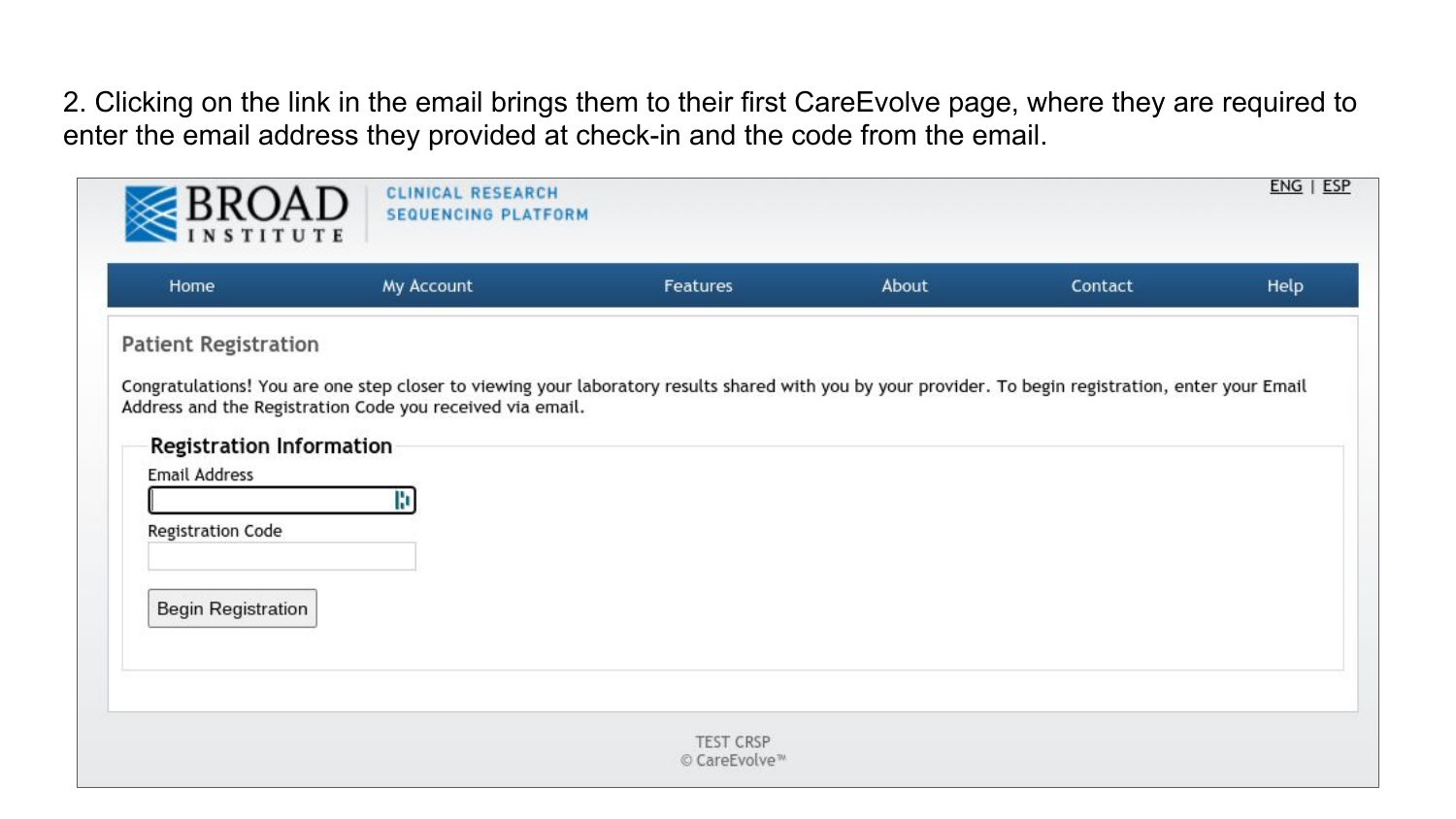3. If successful, the patient is then asked to further verify their identity by confirming the following information. NOTE: Any inaccurate demographic data collected at check-in or provided via upload will prevent users from completing the registration process at this point. Please ensure that all data provided either manually or in upload files is as accurate as possible.

| Home                                        | My Account       | <b>Features</b> | About | Contact | Help         |
|---------------------------------------------|------------------|-----------------|-------|---------|--------------|
| Use this form to enter profile information. |                  |                 |       |         | * = Required |
| <b>Profile Information</b>                  |                  |                 |       |         |              |
| First Name*                                 |                  |                 |       |         |              |
| <b>BrandNewOrder</b>                        | B.               |                 |       |         |              |
| Middle Name/Initial                         |                  |                 |       |         |              |
|                                             | B.               |                 |       |         |              |
| Last Name *                                 |                  |                 |       |         |              |
| Test                                        | B.               |                 |       |         |              |
| Birth Date *                                |                  |                 |       |         |              |
|                                             | B.               |                 |       |         |              |
| Gender *                                    |                  |                 |       |         |              |
| $\check{~}$                                 |                  |                 |       |         |              |
| Language *                                  |                  |                 |       |         |              |
| $ENG \vee$                                  |                  |                 |       |         |              |
| Street 1 *                                  |                  |                 |       |         |              |
|                                             | B.               |                 |       |         |              |
| Street 2                                    |                  |                 |       |         |              |
|                                             | $\mathbb{I}^*_i$ |                 |       |         |              |
| ZIP Code *                                  |                  |                 |       |         |              |
|                                             | B.               |                 |       |         |              |
| City *                                      |                  |                 |       |         |              |
|                                             | B.               |                 |       |         |              |
| State *                                     |                  |                 |       |         |              |
| $\checkmark$                                |                  |                 |       |         |              |
| Country                                     |                  |                 |       |         |              |
| $\checkmark$                                |                  |                 |       |         |              |
| Home Phone *                                |                  |                 |       |         |              |
| B.<br>$D$ )<br>$n -$<br>$\left($            |                  |                 |       |         |              |
| Cell Phone                                  |                  |                 |       |         |              |
| $D$ )<br>$\mathfrak{b}$ .<br>B.             |                  |                 |       |         |              |
| Next >                                      |                  |                 |       |         |              |
|                                             |                  |                 |       |         |              |
|                                             |                  |                 |       |         |              |
|                                             |                  |                 |       |         |              |
|                                             |                  |                 |       |         |              |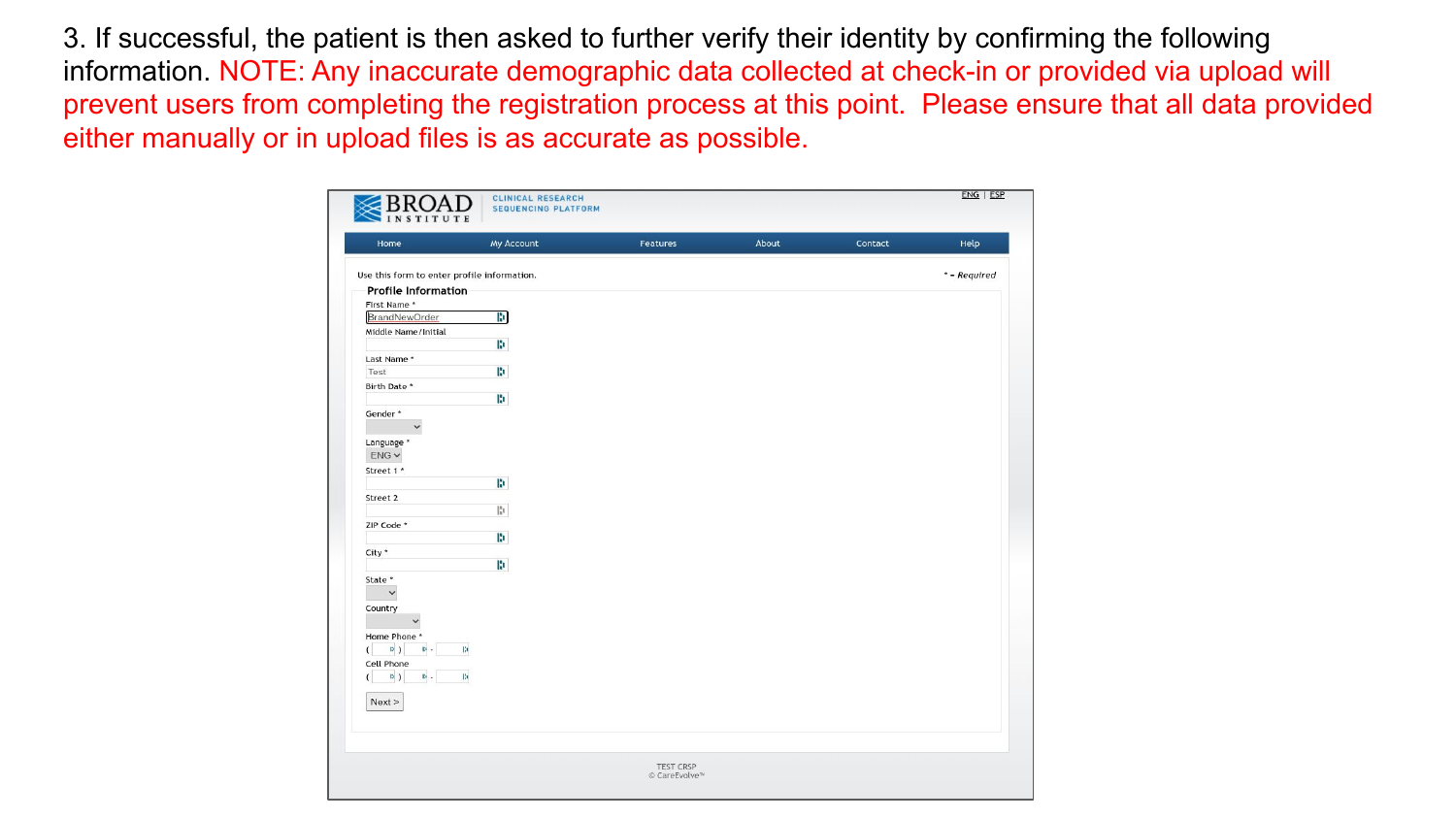4. After confirming their identity, the patient is asked to set 2 security questions and answers as well as a password. Note the specific password requirements listed below.

| Home                                                  | My Account                                                                                                                                                                                                                                                 | Features         | About | Contact | Help |
|-------------------------------------------------------|------------------------------------------------------------------------------------------------------------------------------------------------------------------------------------------------------------------------------------------------------------|------------------|-------|---------|------|
| <b>Security Information</b><br>Security Question #1 * | Below, enter your own security questions and answers. You must fill in all form fields without duplicates. Your password must be at least 8 characters<br>and include 1 uppercase letter, 1 lowercase letter, 1 digit and 1 special character (@\$!%*#?&^) |                  |       |         |      |
| Security Answer #1 *                                  |                                                                                                                                                                                                                                                            |                  |       |         |      |
| Security Question #2 *                                |                                                                                                                                                                                                                                                            |                  |       |         |      |
| Security Answer #2 *                                  |                                                                                                                                                                                                                                                            |                  |       |         |      |
| Password *                                            | Ŗ.                                                                                                                                                                                                                                                         |                  |       |         |      |
| Confirm Password *                                    | B.                                                                                                                                                                                                                                                         |                  |       |         |      |
| Register<br>$<$ Back $  $                             |                                                                                                                                                                                                                                                            |                  |       |         |      |
|                                                       |                                                                                                                                                                                                                                                            | <b>TEST CRSP</b> |       |         |      |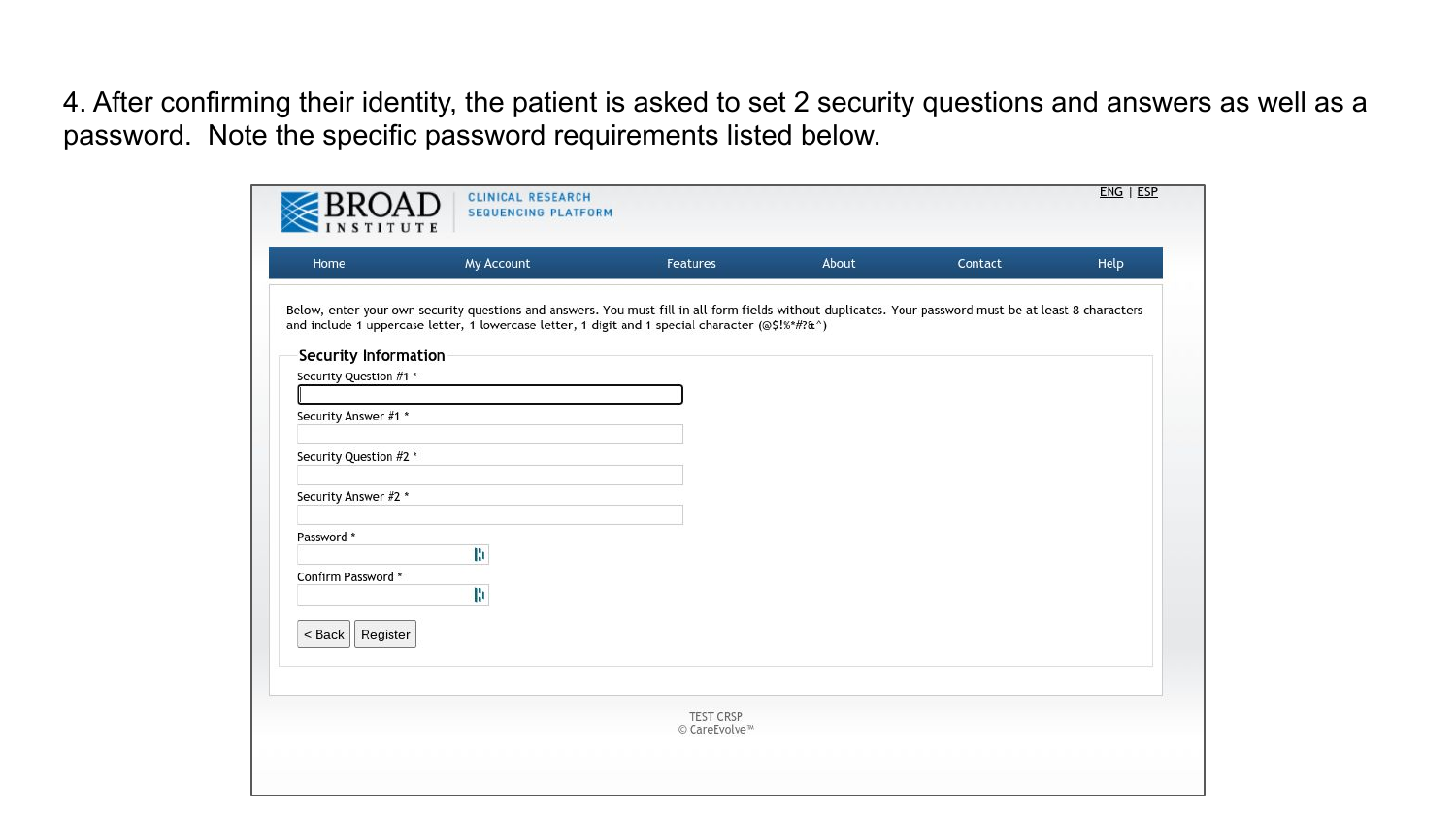## 5. Confirmation of registration

|  |  | In a few moments you will receive an email with a Confirmation Code and a link that will allow you to log in and view your results. |
|--|--|-------------------------------------------------------------------------------------------------------------------------------------|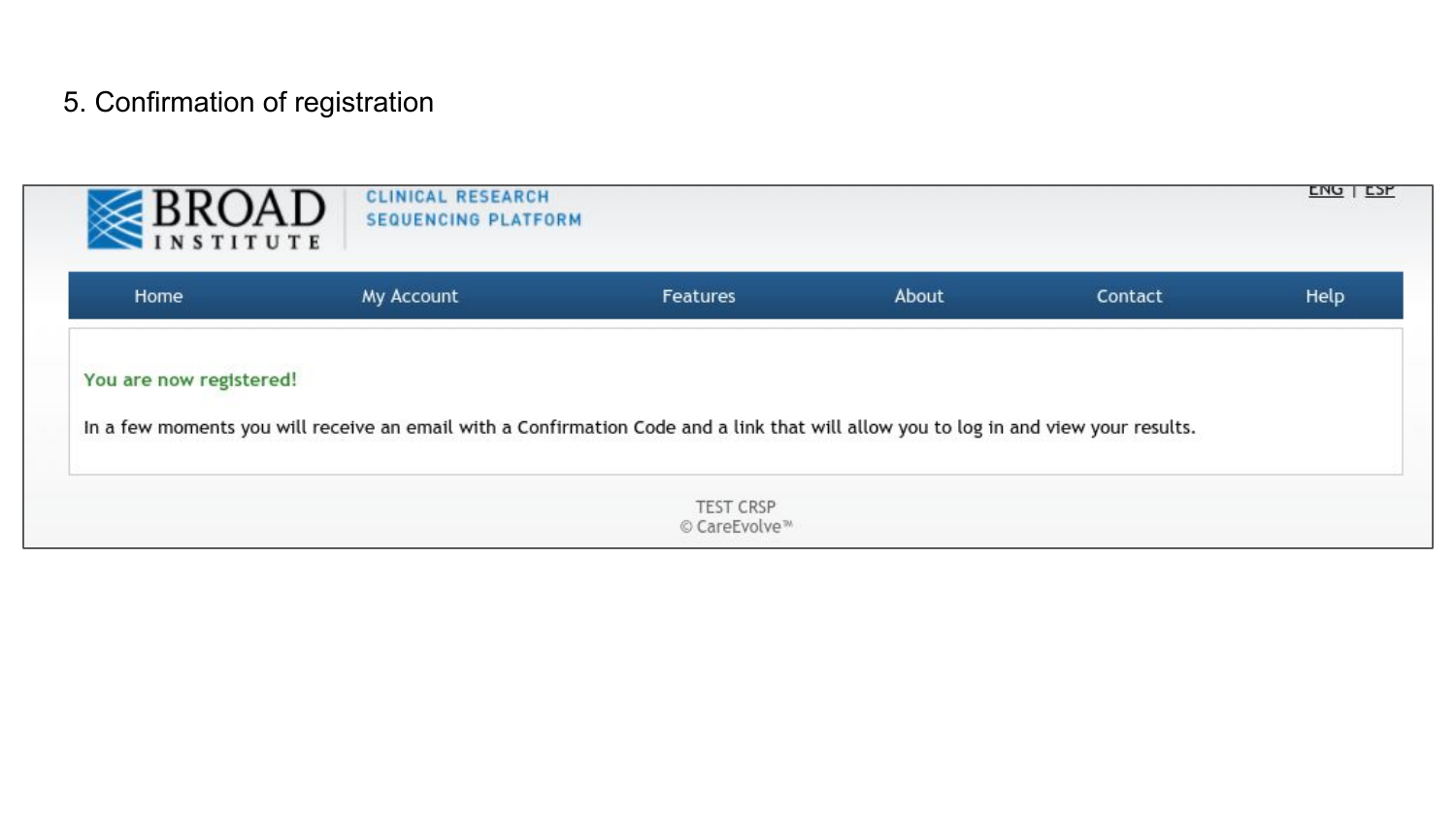## 6. Upon successful registration, a second email is sent to the patient with a link to their result(s)

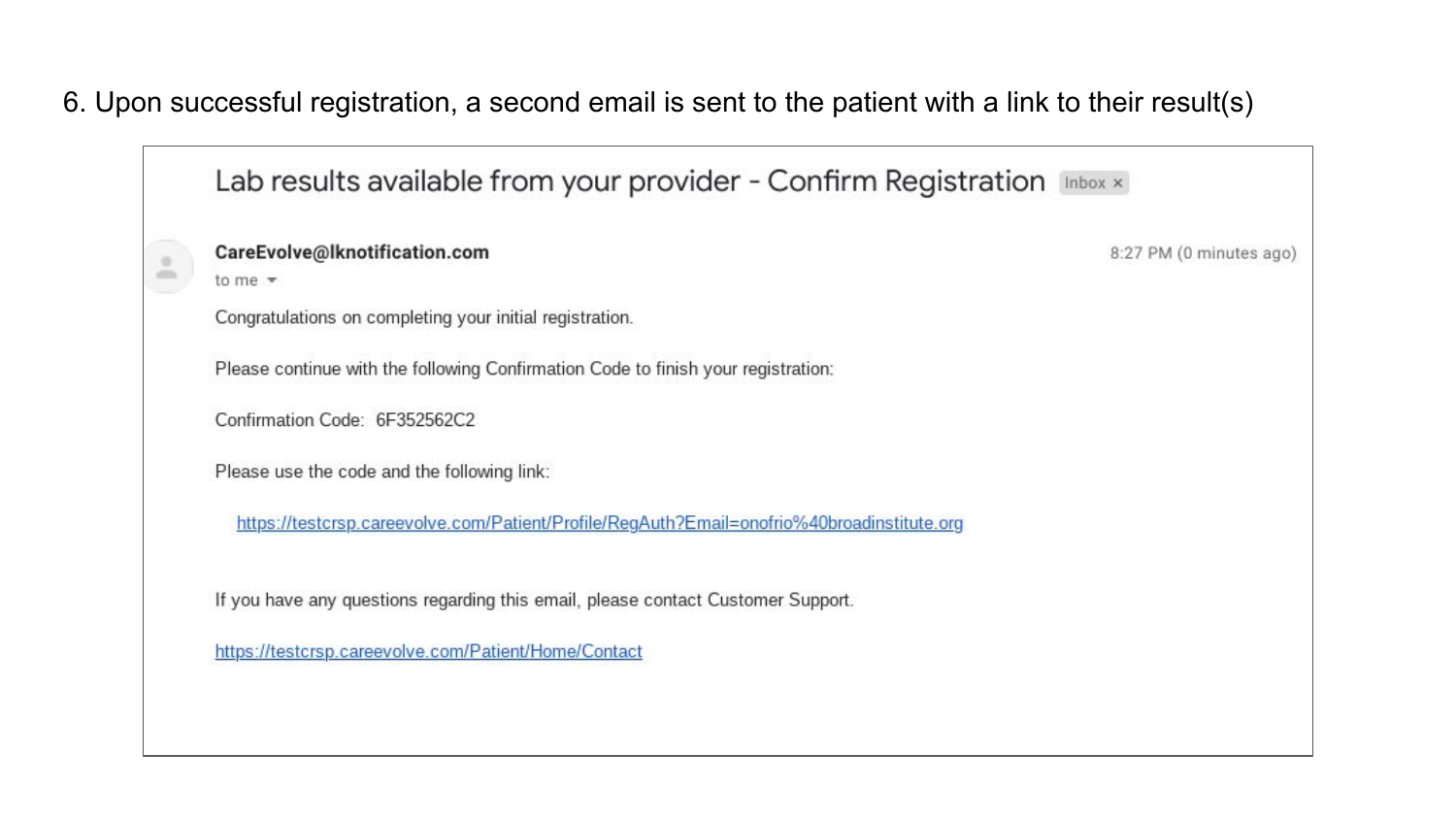7. The link in the previous email brings the user to a new page in CareEvolve where they enter in the new code from the email and complete a simple reCAPTCHA (eg "click on all the pictures of traffic lights).

| Home                                 | My Account                                                                                                                         | Features | About | Contact | Help |
|--------------------------------------|------------------------------------------------------------------------------------------------------------------------------------|----------|-------|---------|------|
| <b>Patient Profile Authorization</b> |                                                                                                                                    |          |       |         |      |
|                                      | Almost done. Please enter the Confirmation Code you received in your email, and match the CAPTCHA words to authorize your profile. |          |       |         |      |
| <b>Authorization Information</b>     |                                                                                                                                    |          |       |         |      |
| <b>Confirmation Code</b>             |                                                                                                                                    |          |       |         |      |
|                                      |                                                                                                                                    |          |       |         |      |
|                                      |                                                                                                                                    |          |       |         |      |
| I'm not a robot                      | reCAPTCHA                                                                                                                          |          |       |         |      |
|                                      | Privacy - Terms                                                                                                                    |          |       |         |      |
| Authorize                            |                                                                                                                                    |          |       |         |      |
|                                      |                                                                                                                                    |          |       |         |      |
|                                      |                                                                                                                                    |          |       |         |      |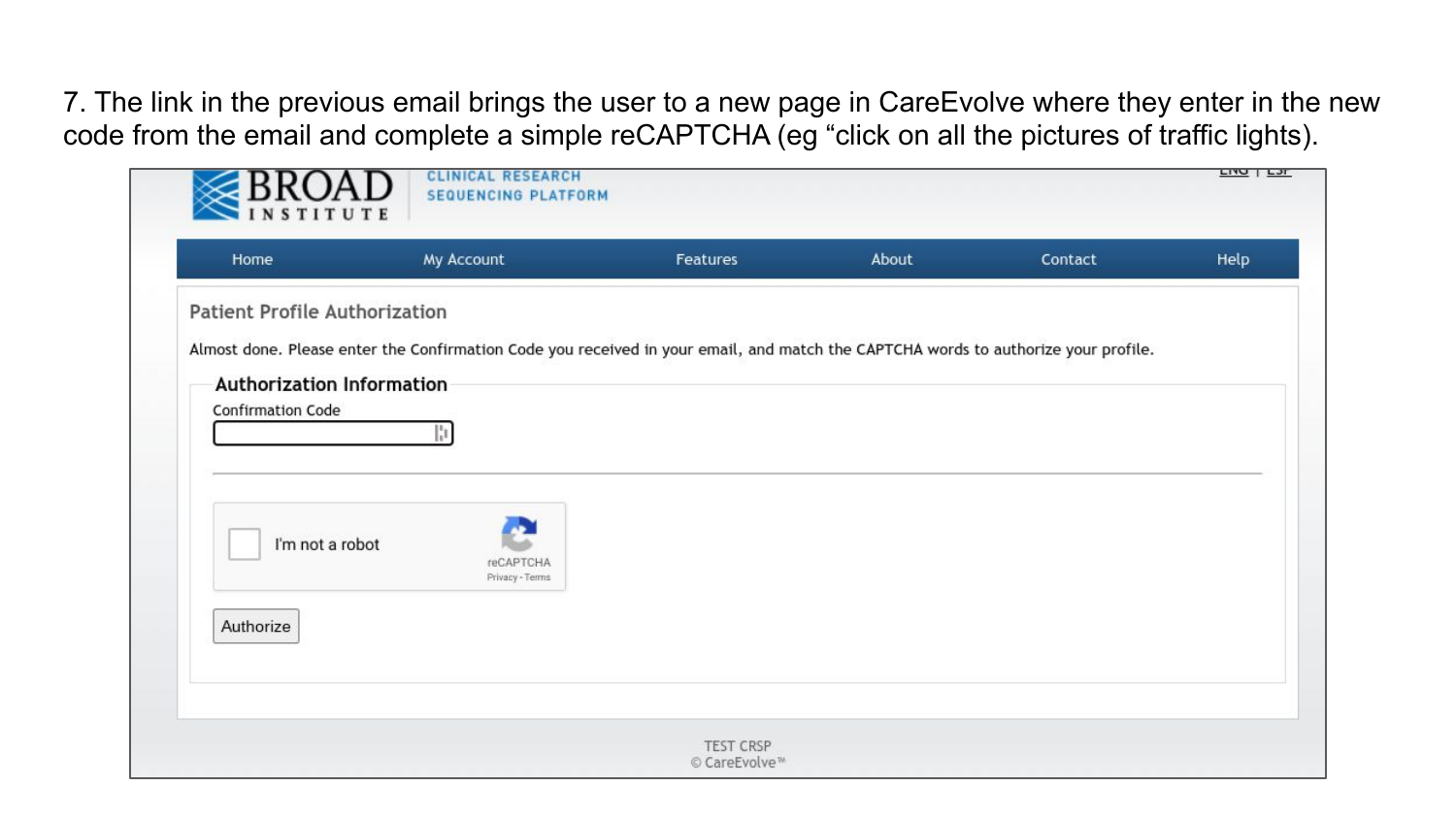8. If confirmation of registration is successful, users are prompted to login using previously set password and email specified at check-in.

| Home                                       | My Account                                         | Features | About | Contact | Help                         |
|--------------------------------------------|----------------------------------------------------|----------|-------|---------|------------------------------|
| Login                                      |                                                    |          |       |         |                              |
|                                            | Congratulations! Your profile has been authorized. |          |       |         |                              |
| Please enter your login information below. |                                                    |          |       |         | * Password is case-sensitive |
| Login Information                          |                                                    |          |       |         |                              |
| <b>Email Address</b>                       |                                                    |          |       |         |                              |
|                                            | Ŗ.                                                 |          |       |         |                              |
| Password                                   | N                                                  |          |       |         |                              |
|                                            |                                                    |          |       |         |                              |
| Login                                      |                                                    |          |       |         |                              |
| Forgot your password? Click here.          |                                                    |          |       |         |                              |
|                                            |                                                    |          |       |         |                              |
|                                            |                                                    |          |       |         |                              |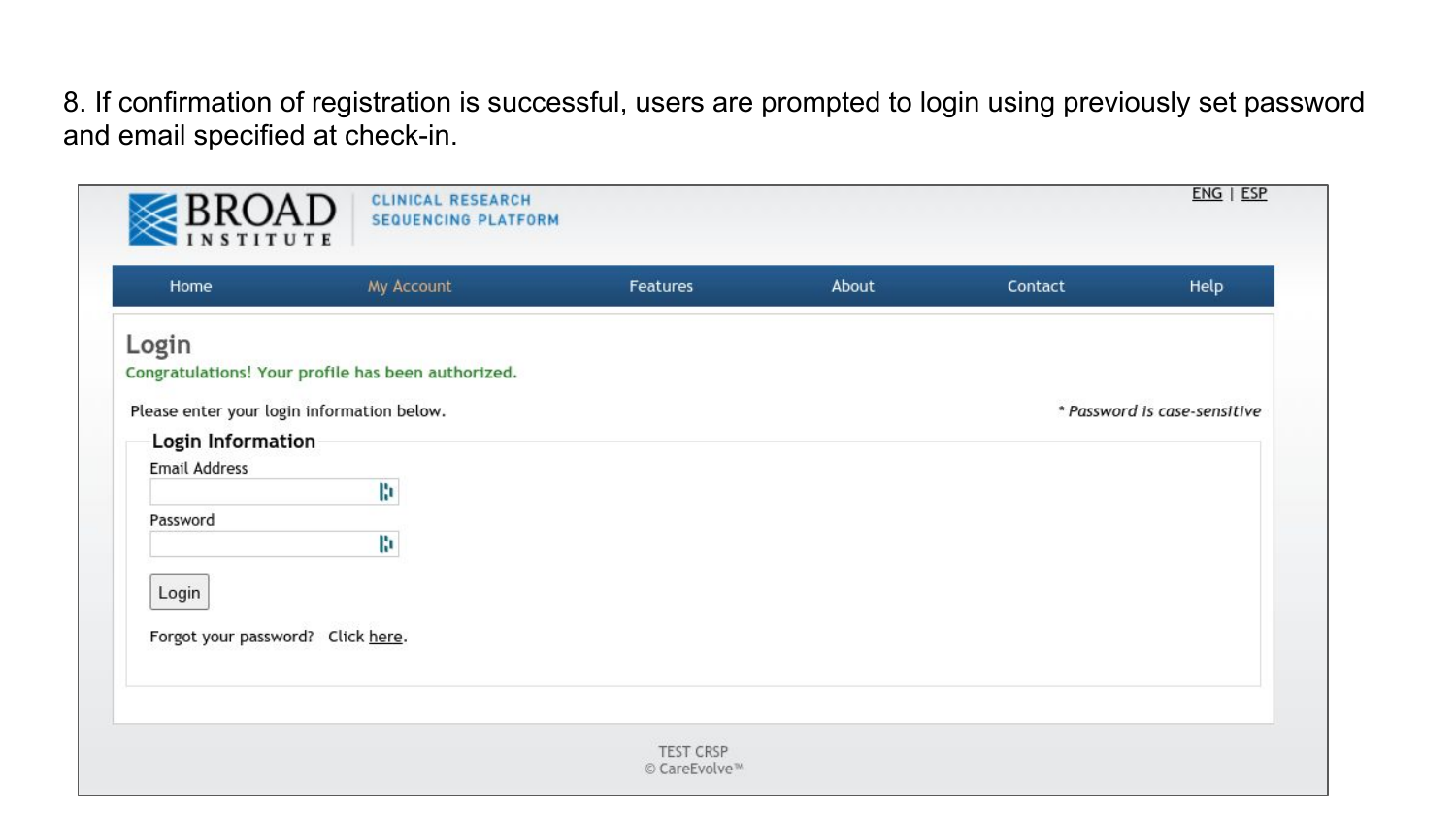9. Patients are presented with a results table with one row per order. Clicking on the row will display the specific test result for that order.

| <b>BROAD</b>   | CLINICAL RESEARCH<br><b>SEQUENCING PLATFORM</b> |                         |               |         | <b>ESP</b><br><b>BrandNewOrder Test</b><br>Logout |
|----------------|-------------------------------------------------|-------------------------|---------------|---------|---------------------------------------------------|
|                | My Account                                      | Features                | About         | Contact | Help                                              |
|                |                                                 | Reported                | Provider      |         |                                                   |
| <b>Results</b> |                                                 | 06/09/2020              | Lennon, Niall |         |                                                   |
| Profile        |                                                 |                         |               |         |                                                   |
| Security       |                                                 |                         |               |         |                                                   |
|                |                                                 | Collected<br>06/09/2020 |               |         |                                                   |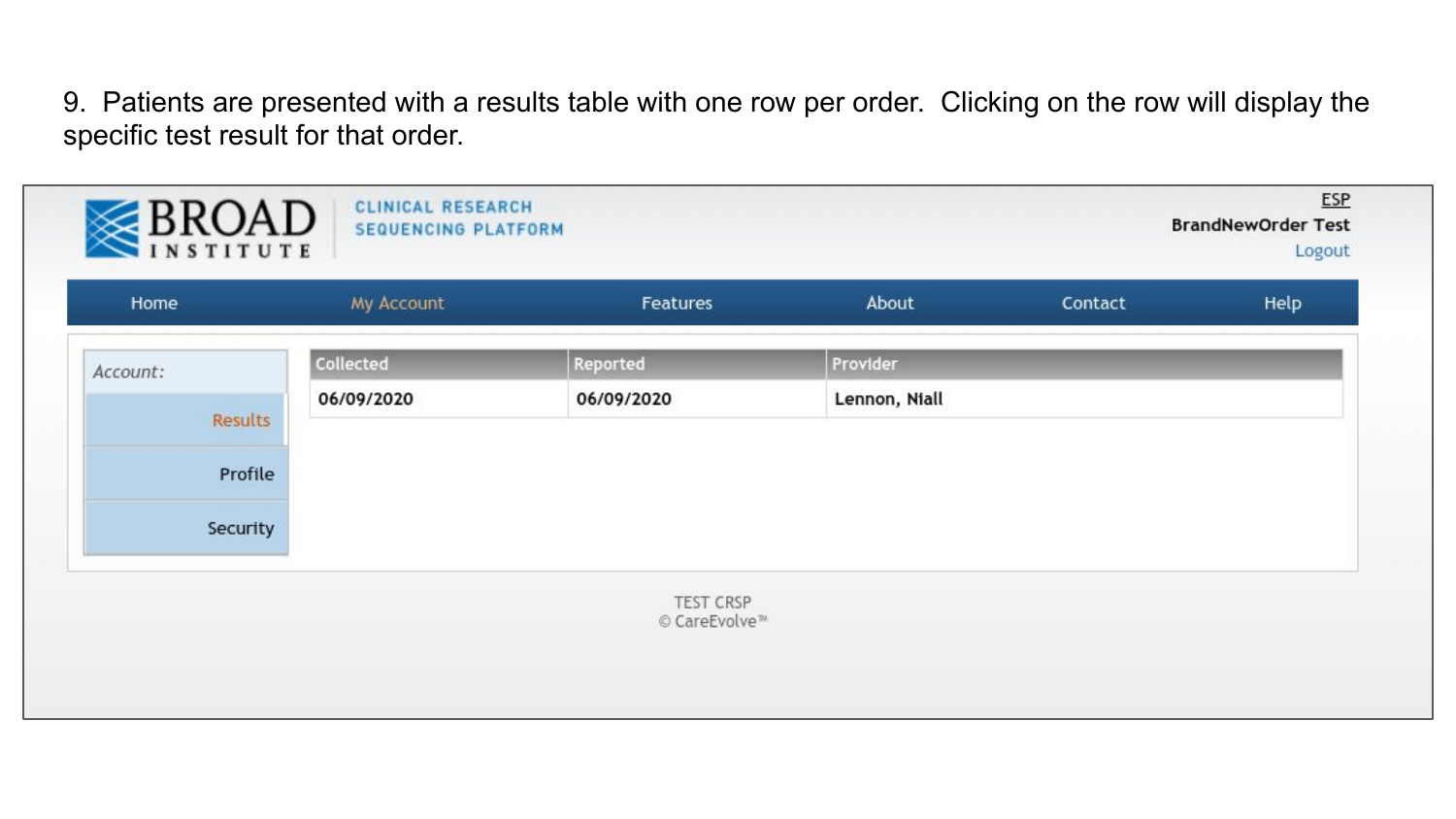10. Results detail (what you see if you click into a row in the results table)

|                | <b>CLINICAL RESEARCH</b><br><b>SEQUENCING PLATFORM</b>                                                                                                                                                                                                                                                                                                                                                                                                                                                                                                                                                                                                                                                                                                                                                                                                                                                                                                                                                                                             |                                        |                                   |              | ESP<br><b>BrandNewOrder Test</b><br>Logout |
|----------------|----------------------------------------------------------------------------------------------------------------------------------------------------------------------------------------------------------------------------------------------------------------------------------------------------------------------------------------------------------------------------------------------------------------------------------------------------------------------------------------------------------------------------------------------------------------------------------------------------------------------------------------------------------------------------------------------------------------------------------------------------------------------------------------------------------------------------------------------------------------------------------------------------------------------------------------------------------------------------------------------------------------------------------------------------|----------------------------------------|-----------------------------------|--------------|--------------------------------------------|
| Home           | My Account                                                                                                                                                                                                                                                                                                                                                                                                                                                                                                                                                                                                                                                                                                                                                                                                                                                                                                                                                                                                                                         | <b>Features</b>                        | About                             | Contact      | <b>Help</b>                                |
| Account:       | < Back to List                                                                                                                                                                                                                                                                                                                                                                                                                                                                                                                                                                                                                                                                                                                                                                                                                                                                                                                                                                                                                                     |                                        | Lab Report                        |              | Print/Save                                 |
| <b>Results</b> | Test, BrandNewOrder                                                                                                                                                                                                                                                                                                                                                                                                                                                                                                                                                                                                                                                                                                                                                                                                                                                                                                                                                                                                                                | <b>REQUISITION #</b><br>JXZIQ9IWITR1l1 | <b>SEX</b>                        |              | D.O.B.<br>10/10/2001                       |
| Profile        | ORDERING MD<br>Lennon, Niall                                                                                                                                                                                                                                                                                                                                                                                                                                                                                                                                                                                                                                                                                                                                                                                                                                                                                                                                                                                                                       | OFFICE ID<br>636352                    | <b>COLLECTED DATE</b><br>6/9/2020 |              | <b>RESULTED DATE</b><br>6/9/2020           |
|                |                                                                                                                                                                                                                                                                                                                                                                                                                                                                                                                                                                                                                                                                                                                                                                                                                                                                                                                                                                                                                                                    | <b>Description</b>                     | Value                             | Abnormal     | <b>Units</b><br>Range                      |
| Security       | Covid19 Diagnostic                                                                                                                                                                                                                                                                                                                                                                                                                                                                                                                                                                                                                                                                                                                                                                                                                                                                                                                                                                                                                                 |                                        |                                   |              |                                            |
|                | SARS-CoV2 Real-time Reverse Transcriptase (RT)-PCR Diagnostic Assay                                                                                                                                                                                                                                                                                                                                                                                                                                                                                                                                                                                                                                                                                                                                                                                                                                                                                                                                                                                |                                        | Negative                          | $\mathsf{A}$ | Negative                                   |
|                | Negative for detection of 2019-novel Coronavirus (2019-nCoV) by qRT-PCR.<br>Previously Completed At 2020-06-04T22:01:54.094<br>Methods and Limitations<br>This Laboratory Developed Test is a high-throughput version of the CDC<br>2019-nCoV Realtime RT-PCR test and has been validated in accordance with<br>the quidance issued by the College of American Pathologists (Mar 19,<br>2020) and the FDA (Feb 29th, 2020). This test has not been FDA cleared<br>or approved but has been authorized by FDA under an EUA for this<br>laboratory. This test is only authorized for the duration of the<br>declaration that circumstances exist justifying the authorization of<br>emergency use of in vitro diagnostic tests for detection and/or<br>diagnosis of COVID-19 under Section 564(b)(1) of the Act, 21 U.S.C.<br>360bbb-3(b)(1), unless the authorization is terminated or revoked<br>sooner. This test has been authorized only for the detection of nucleic<br>acid from SARS-CoV-2, not for any other viruses or pathogens. The test |                                        |                                   |              |                                            |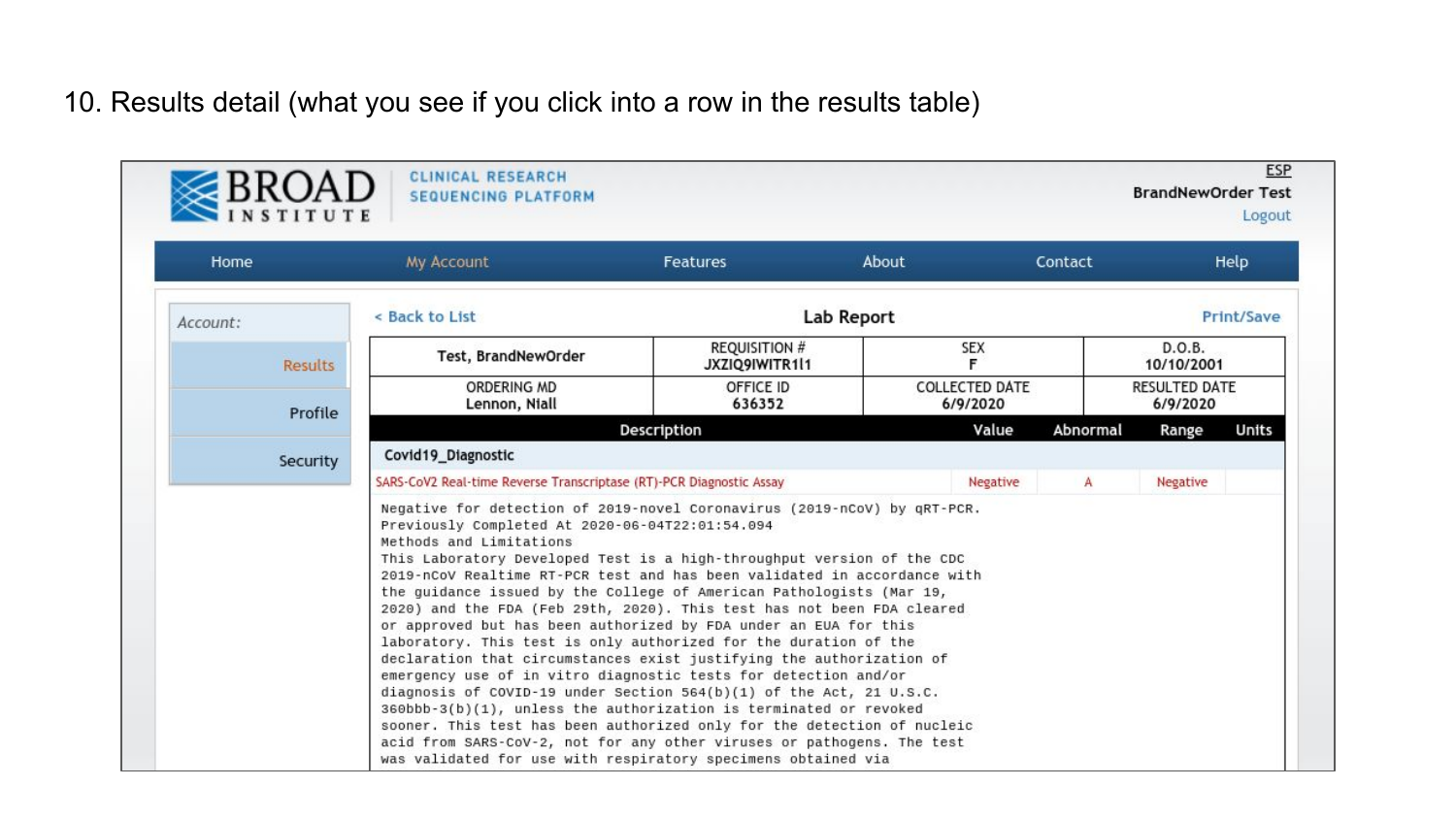11. Patients are able to edit their profile information on the Profile tab. Clicking 'submit' saves any changes made.

| Home           | My Account                                  | Features                               | About | Contact | Help         |
|----------------|---------------------------------------------|----------------------------------------|-------|---------|--------------|
|                |                                             |                                        |       |         |              |
| Account:       | Use this form to enter profile information. |                                        |       |         | * = Required |
| <b>Results</b> | <b>Profile Information</b>                  |                                        |       |         |              |
|                | First Name*                                 |                                        |       |         |              |
| Profile        | BrandNewOrder                               | P.                                     |       |         |              |
|                | Middle Name/Initial                         |                                        |       |         |              |
| Security       |                                             | B.                                     |       |         |              |
|                | Last Name*                                  |                                        |       |         |              |
|                | Test                                        | B.                                     |       |         |              |
|                | Birth Date *<br>10/10/2001                  | B.                                     |       |         |              |
|                | Gender*                                     |                                        |       |         |              |
|                | Female v                                    |                                        |       |         |              |
|                | Language *                                  |                                        |       |         |              |
|                | $ENG \vee$                                  |                                        |       |         |              |
|                | Street 1 *                                  |                                        |       |         |              |
|                | testdr12345                                 | B)                                     |       |         |              |
|                | Street 2                                    |                                        |       |         |              |
|                |                                             | $\mathbb{I}^{\mathbb{I}}_{\mathbb{I}}$ |       |         |              |
|                | ZIP Code *                                  |                                        |       |         |              |
|                | 01005                                       | B.                                     |       |         |              |
|                | City *                                      |                                        |       |         |              |
|                | <b>BARRE</b>                                | B.                                     |       |         |              |
|                | State *                                     |                                        |       |         |              |
|                | $MA \vee$                                   |                                        |       |         |              |
|                | Country                                     |                                        |       |         |              |
|                | <b>USA</b><br>$\checkmark$                  |                                        |       |         |              |
|                | Home Phone *                                |                                        |       |         |              |
|                | (636) 354 - 5423 b                          |                                        |       |         |              |
|                | Cell Phone                                  |                                        |       |         |              |
|                | B.<br>$\mathbb{D}$ )<br>$\mathbb{D}$ .<br>€ |                                        |       |         |              |
|                | Submit                                      |                                        |       |         |              |
|                |                                             |                                        |       |         |              |
|                |                                             |                                        |       |         |              |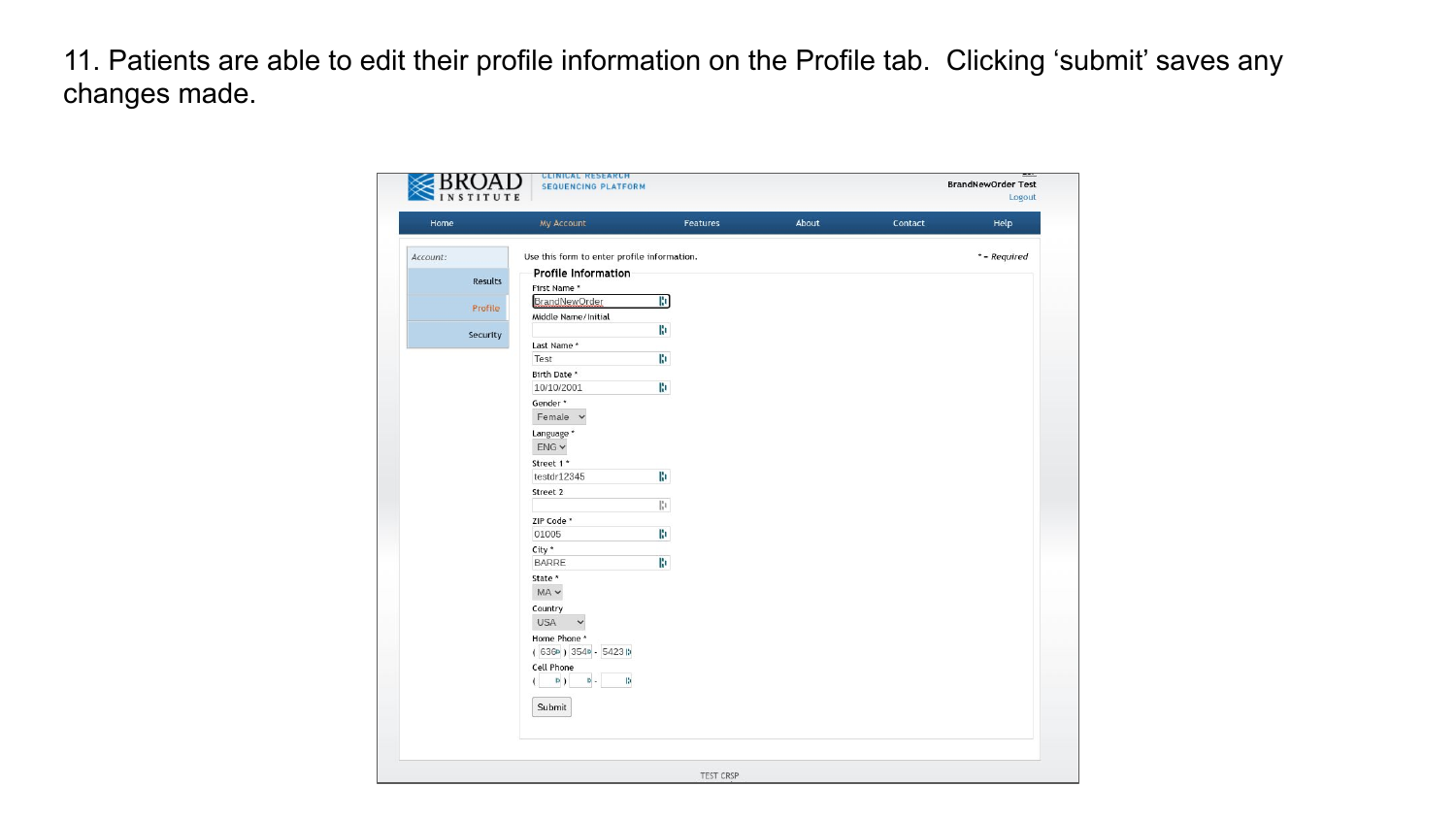12. The Security tab allows patients to update their passwords. This does require knowledge of the security question answers as well as the current password.

| Home           | My Account                       | <b>Features</b>                                                                                                                                                                                                                                         | About | Contact | Help |
|----------------|----------------------------------|---------------------------------------------------------------------------------------------------------------------------------------------------------------------------------------------------------------------------------------------------------|-------|---------|------|
| Account:       |                                  | Below, enter your own security questions and answers. You must fill in all form fields without duplicates. Your password<br>must be at least 8 characters and include 1 uppercase letter, 1 lowercase letter, 1 digit and 1 special character (@\$!%*#? |       |         |      |
| <b>Results</b> | f(x)                             |                                                                                                                                                                                                                                                         |       |         |      |
| Profile        | <b>Security Information</b>      |                                                                                                                                                                                                                                                         |       |         |      |
|                | Security Question #1 *<br>test 1 |                                                                                                                                                                                                                                                         |       |         |      |
| Security       | Security Answer #1 *             |                                                                                                                                                                                                                                                         |       |         |      |
|                |                                  |                                                                                                                                                                                                                                                         |       |         |      |
|                | Security Question #2 *           |                                                                                                                                                                                                                                                         |       |         |      |
|                | test 2                           |                                                                                                                                                                                                                                                         |       |         |      |
|                | Security Answer #2 *             |                                                                                                                                                                                                                                                         |       |         |      |
|                |                                  |                                                                                                                                                                                                                                                         |       |         |      |
|                | Current Password *               |                                                                                                                                                                                                                                                         |       |         |      |
|                |                                  | R)                                                                                                                                                                                                                                                      |       |         |      |
|                | New Password *                   |                                                                                                                                                                                                                                                         |       |         |      |
|                |                                  | B.                                                                                                                                                                                                                                                      |       |         |      |
|                | Confirm New Password *           | B.                                                                                                                                                                                                                                                      |       |         |      |
|                |                                  |                                                                                                                                                                                                                                                         |       |         |      |
|                | Submit                           |                                                                                                                                                                                                                                                         |       |         |      |
|                |                                  |                                                                                                                                                                                                                                                         |       |         |      |